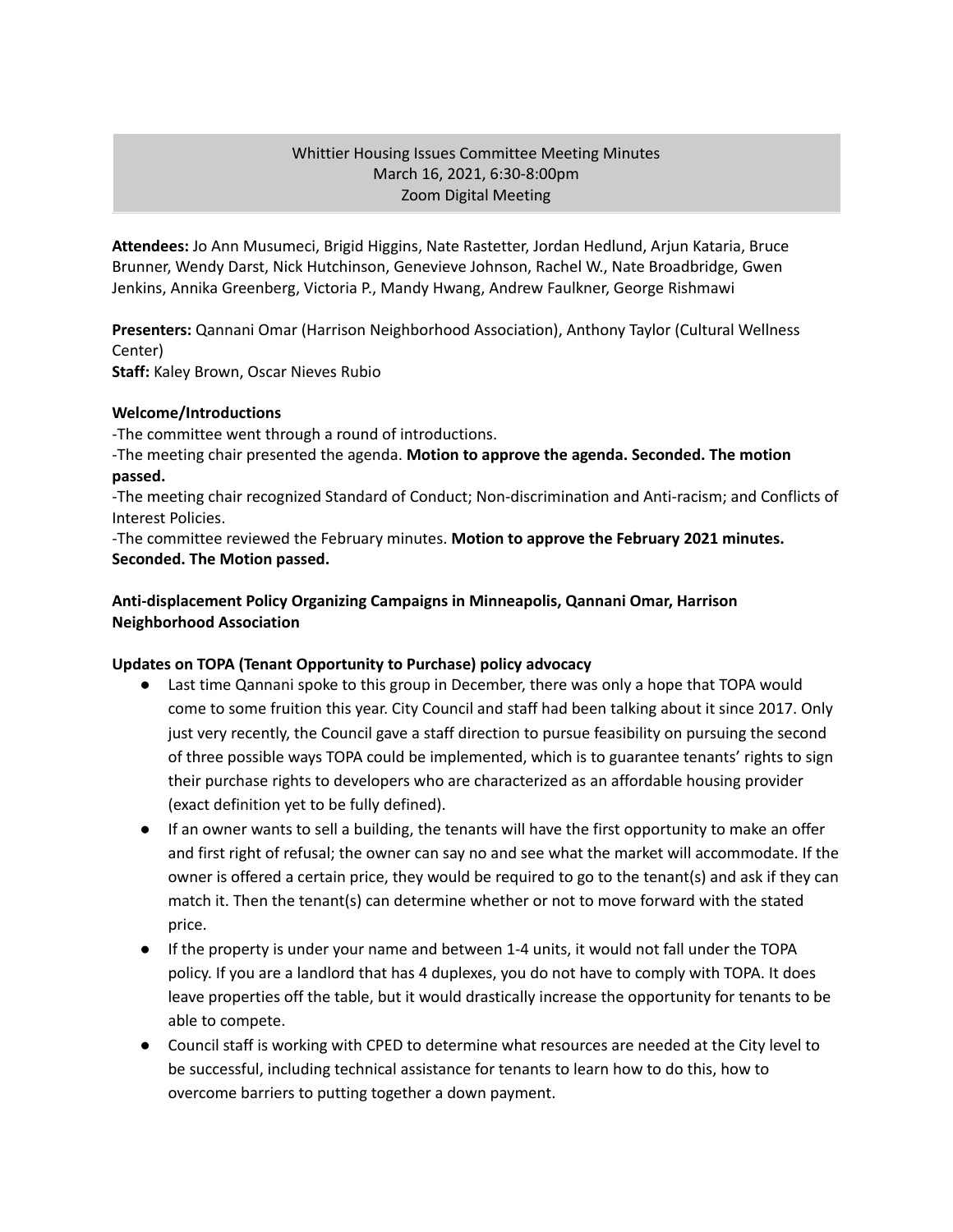- We will have a better idea in July of what the city is able to offer; right now there is no budget for TOPA. Budget convos for 2022 are already happening now. May not be well funded or strong the first year, but having the infrastructure in place will allow for it to thrive in future years and also to find community resources.
- Q: Who is involved in creating the list of developers who are preferred? A: The City isn't trying to make a list of developers, but they are trying to create criteria that allows new organizations to participate; advocates have made some suggestions but are not sure yet what City staff are working on for that. The goal is not to make it difficult to qualify/participate.

# **Informational presentation + Q&A - Minneapolis United for Rent Control (MURC) Campaign**

- Harrison Neighborhood Association is part of the MURC coalition, which formed in early 2020. Their current policy platform is really about setting the stage for 2022 with a new council coming in and the budget process beginning.
- Community organizations have joined over a variety of concerns, such as impacts of the upper harbor terminal project in North Minneapolis and infrastructure projects such as the Blue Line light rail extension.
- City Council sent 2 amendments to the Charter Commission for review:
	- 1. Do residents want to give Council power to enact rent control in the future yes/no decided by simple majority by voters. The amendment would just grant permission for the council to move forward; they'd then draft and propose a policy that would need 8 City Council members to vote in favor of it.
	- 2. If approved by 51% of votes or more, MURC could draft a policy that residents would be allowed to endorse by collecting a number of signatures to get it on the 2022 ballot to then be put in place in 2023.
- St. Paul is doing this now by collecting 10,000 signatures in order to be on their ballot this fall. They already have the charter amendment approved. If it's passed, it'd be in place no later than May 2022.
- When the coalition was created, a lot of research was done to determine how rent control could work in Minneapolis and why it failed in different ways elsewhere. CURA was commissioned to do a study for the City back in 2019 and they presented at the end of February 2021. The research showed that the bottom 25% income of renters saw a 45% increase in rents; also no increases in wages. It could be described as "a tale of two cities" for renters. They laid out different scenarios about how it would look here in Minneapolis; it would not be applicable to new development.
- MURC's assumption was that they'd have to work with attorneys and get their own ordinance on the ballot through signatures; they didn't expect the Council to take it up. If they do it and write their own, it'd happen much faster. MURC is prepared to write their own, but they do want to work with City council if they're willing.

# **Kmart Area Redevelopment**

● Kmart Visioning & Engagement Subgroup Update - George Rishmawi